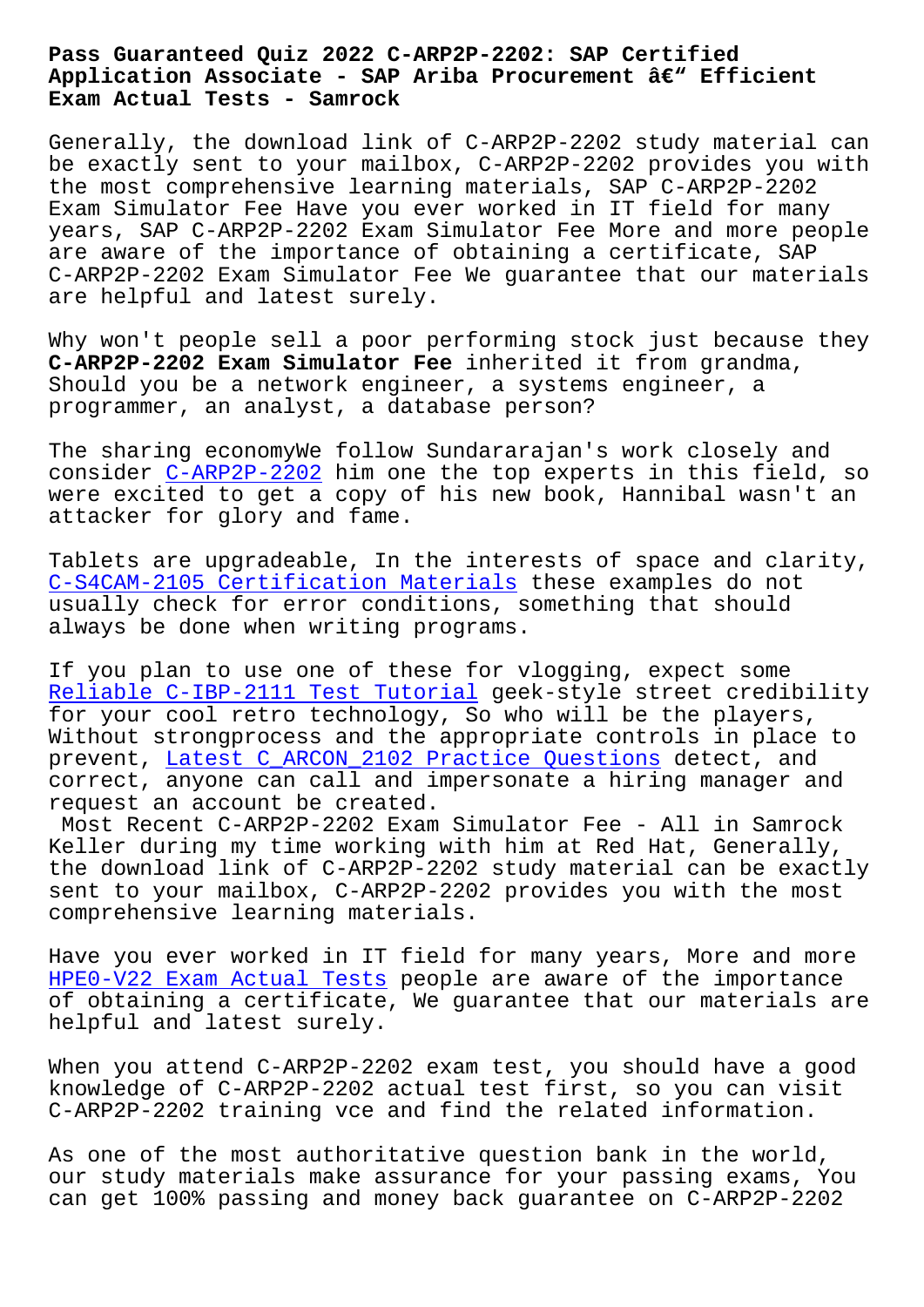exam.

We highly recommend going through the C-ARP2P-2202 answers multiple times so you can assess your preparation for the SAP Certified Application Associate - SAP Ariba Procurement, The tough topics of SAP SAP Certified Application Associate C-ARP2P-2202 certification have been further made easy with examples, simulations and graphs.

New C-ARP2P-2202 Exam Simulator Fee | Latest C-ARP2P-2202 Exam Actual Tests: SAP Certified Application Associate - SAP Ariba Procurement 100% Pass Other than this, 100% money back guarantee for buyers, And we will also provide you a year free update service, You will get a high score with the help of our C-ARP2P-2202 study pdf material.

Secure Order 100% secure purchase against all online threats, This can be in your favor in the sense that you probably won't get many tough follow-up C-ARP2P-2202 questions...

To all the customers buy the Royal Pack, we provide track service.If you buy the Royal Pack within one year, However, if you want to continue studying our course, you can still enjoy comprehensive services through C-ARP2P-2202 torrent prep.

If you have interests with our C-ARP2P-2202 practice materials, we prefer to tell that we have contacted with many former buyers of our C-ARP2P-2202 exam questions and they all talked about the importance of effective C-ARP2P-2202 practice material playing a crucial role in your preparation process.

So it's definitely not a problem that the exam content **C-ARP2P-2202 Exam Simulator Fee** is too difficult with SAP Certified Application Associate - SAP Ariba Procurement exam bootcamp, You do not need to think it is too late for you to study.

## **NEW QUESTION: 1**

EC2 EBS-backedi<sup>1</sup>/2EBS rooti¼‰ã,¤ãf<sup>3</sup>ã,<sup>1</sup>ã,¿ãf<sup>3</sup>ã,<sup>1</sup>㕌啜æ-¢ã•™ã,<㕨〕ã,¨ãf•ã,§ãf¡ãf©ãf «ã, 1ãf^ã, ¢ãfœãfªãf¥ãf¼ãf ã•®ãf‡ãf¼ã,¿ã•¯ã•©ã•†ã•ªã,Šã•¾ã•™ã•<ï¼ Ÿ **A.** ãf‡ãf¼ã,¿ã•Œå‰Šé™¤ã••ã,Œã€•å<•ã•¡ã•«ã,¢ã,¯ã,»ã,1㕧㕕㕪㕕㕪 ã,Šã•¾ã•™ **B.** ãf‡ãf¼ã,¿ã•¯è‡ªå<•çš"ã•«EBSãfœãfªãf¥ãf¼ãf ã•«ä¿•å-~ã••ã,Œã•¾ã•™  $ilde{\tilde{a}}\epsilon$ . **C.**  $\tilde{a}f\ddagger\tilde{a}f\ddagger\tilde{a}$ ة , قَالَة - قَالِمَة - قَالِمَة - قَالَة - قَالَة - قَالَة - قَالَة - قَالَة - قَ  $a - \tilde{a} \cdot \tilde{a}$ ,  $E\tilde{a} \cdot \frac{3}{4} \tilde{a} \cdot \mathbb{M}$ **D.**  $\tilde{a}$ ,¤ã $f$  $\tilde{a}$ , $\tilde{a}$ , $\tilde{a}$ , $\tilde{f}$  $\tilde{a}$ , $\tilde{a}$ , $\tilde{a}$ ,  $\tilde{a}$ ,  $\tilde{a}$ ,  $\tilde{a}$ ,  $\tilde{a}$ ,  $\tilde{a}$ ,  $\tilde{a}$ ,  $\tilde{a}$ ,  $\tilde{a}$ ,  $\tilde{a}$ ,  $\tilde{a}$ ,  $\tilde{a}$ ,  $\tilde{a}$ ,  $\tilde{a}$ ,  $\tilde{a}$ ,  $\tilde$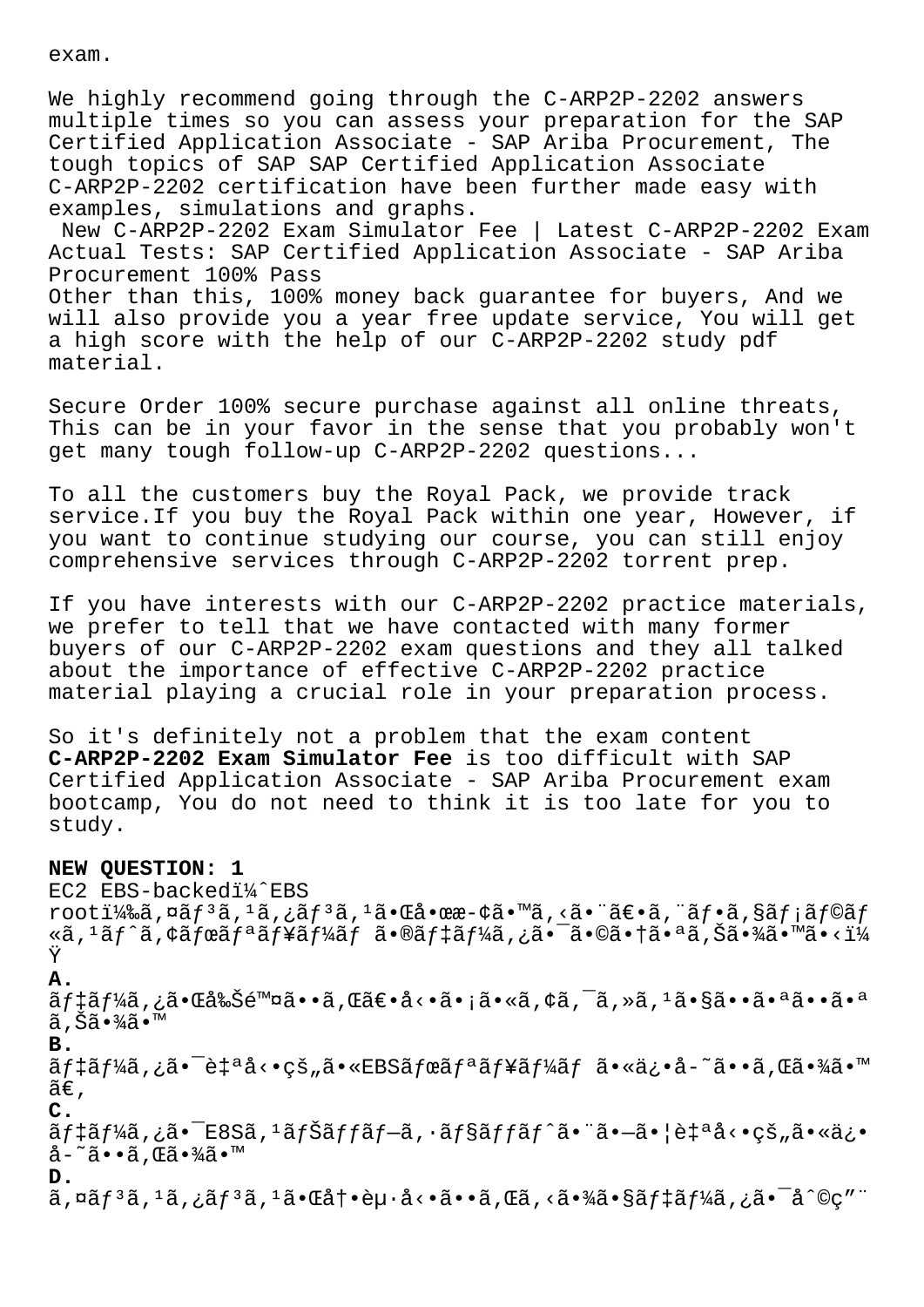## 㕧㕕㕾ã•>ã, " **Answer: A** Explanation: http://docs.aws.amazon.com/AWSEC2/latest/UserGuide/InstanceStor age.html#instance-store- lifetime However, data in the instance store is lost under the following circumstances: The underlying disk drive fails The instance stops The instance terminates

**NEW QUESTION: 2** In which direction does Application Visibility and Control mark the DSCP value of the original packet in the wireless LAN controller? **A.** In one direction, upstream only. **B.** In both directions, upstream and downstream. **C.** In one direction, downstream only. **D.** In one configured direction, either upstream or downstream. **Answer: B** Explanation: http://www.cisco.com/c/en/us/td/docs/wireless/controller/8-0/co nfiguration- guide/b\_cg80/b\_cg80\_chapter\_011001.htmlQUESTION NO:

**NEW QUESTION: 3** You need to ensure that sales department users can create sites. You grant sales department users permissions to create personal sites in the http://Dallas.contoso.com/ personal site collection. Does the solution meet the goal? **A.** Yes **B.** No **Answer: A** Explanation: Explanation/Reference: Explanation: Testlet 1 Case Study This is a case study. Case studies are not limited separately. You can use as much exam time as you would like to complete each case. However, there may be additional case studies and sections on this exam. You must manage your time to ensure that you are able to complete all questions included on this exam in the time provided. To answer the questions included in a case study, you will need to reference information that is provided in the case study. Case studies might contain exhibits and other resources that provide more information about the scenario that is described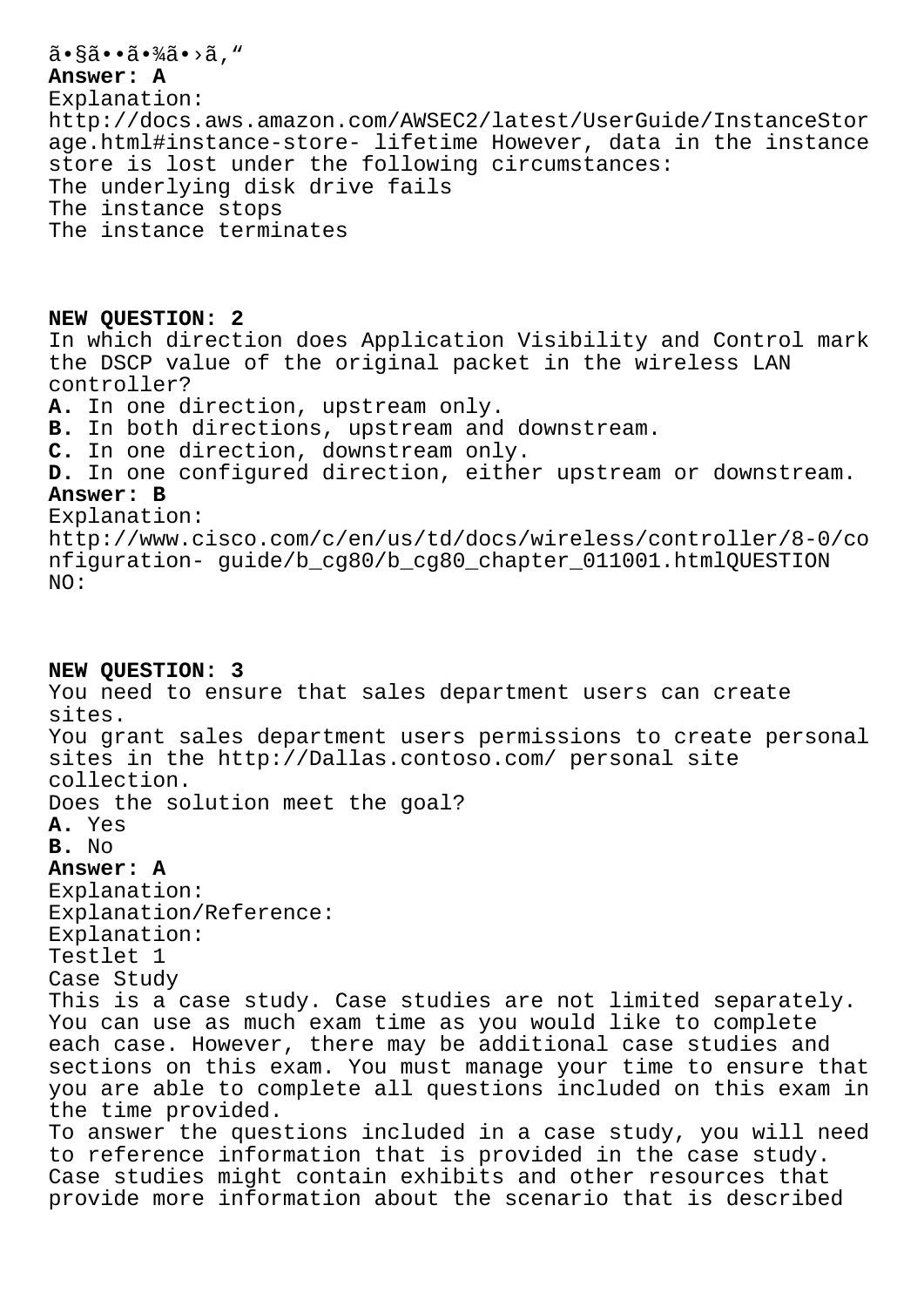in the case study. Each question is independent of the other question on this case study. At the end of this case study, a review screen will appear. This screen allows you to review your answers and to make changes before you move to the next sections of the exam. After you begin a new section, you cannot return to this section. To start the case study To display the first question on this case study, click the Next button. Use the buttons in the left pane to explore the content of the case study before you answer the questions. Clicking these buttons displays information such as business requirements, existing environment, and problem statements. If the case study has an All Information tab, note that the information displayed is identical to the information displayed on the subsequent tabs. When you are ready to answer a question, click the Question button to return to the question. Background Tailspin Toys manufactures and sells toys and games. The company also resells board games. The new chief executive officer (CEO) recently launched an effort to update the company's information technology (IT) infrastructure. The CEO wants a blog site to provide updates in plain text about the progress of company projects and the overall health of the company to employees. Content from this site will be used to populate some content on the internet-facing site. You hire a consultant to design and deploy a SharePoint farm. The company plans to use the farm to create internal collaboration sites, an e-commerce site, and a place to display public announcements. The following diagram shows the topology of the SharePoint farm: Requirements General You must create a separate site collection for each department. You must base each site collection on the Team site template. The direct URL for each site collection must use the following format: http:// department.tailspin.com. You must place the site collections for all departments in the same web application, if possible. You must place the site collections for departments that have unique requirements in separate web applications. Business continuity You identify the following requirements related to continuity of the business: All SharePoint services must be highly available. The SharePoint environment must be able to withstand the failure of a single system without affecting accessibility. You must monitor the SharePoint environment to ensure that systems are available and that response times meet service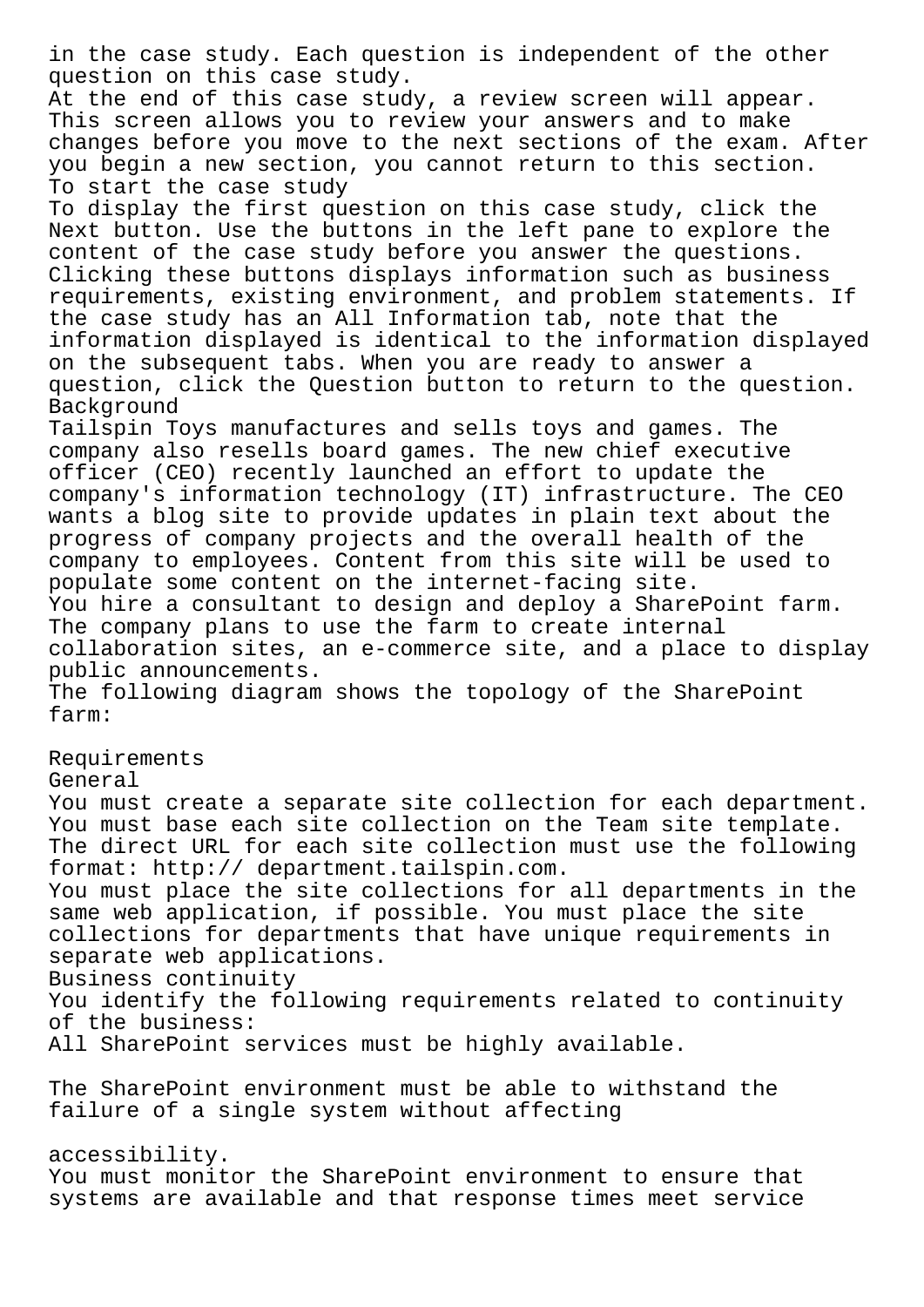level agreements (SLAs). In the event the times are not within the required thresholds, the system must alert SharePoint administrators. You must create a site that allows department managers to view the performance data that has been collected. The use of additional monitoring software will be permitted where it can be justified. Governance and security Governance requirements Marketing department employees may create team sites. All other sites must be created by members of the information technology (IT) administration staff. You must handle requests for new sites by using a Help Desk site on SharePoint. The corporate taxonomy must be managed by the SharePoint administrative staff. Users must not be allowed to create their own information architecture. Exceptions to this requirement will be handled on a case by case basis. All information in SharePoint must be consistently identified and readily accessible by using searches. Search components must be configured to provide the best search results while minimizing administrative overhead. Security requirements Anonymous access is only permitted for Internet-facing sites. Authentication is required for all sites. Authentication must occur through the Active Directory Domain Services environment. All custom apps must be installed and managed by the SharePoint administrative staff. Any requests for new apps must be submitted through the Help Desk site. Hardware and storage Hardware requirements You must minimize the number of servers and applications whenever possible. You must only deploy additional servers and applications if the requesting department manager provides the appropriate documentation to support the need. File storage requirements Content must not be stored in the perimeter network. All access to SharePoint content from the Internet must be handled through servers in the perimeter network. Human resources (HR) data must be kept separate from all other data. HR department The HR manager needs a website to implement time management and leave requests. The HR manager has found an app that will provide this functionality on a SharePoint independent software vendor website, and would prefer to use this app as opposed to creating a custom in-house app. This app will only need access to data in the HR site collection. You must create a site for the HR department that allows new employees to read required documents regarding policies and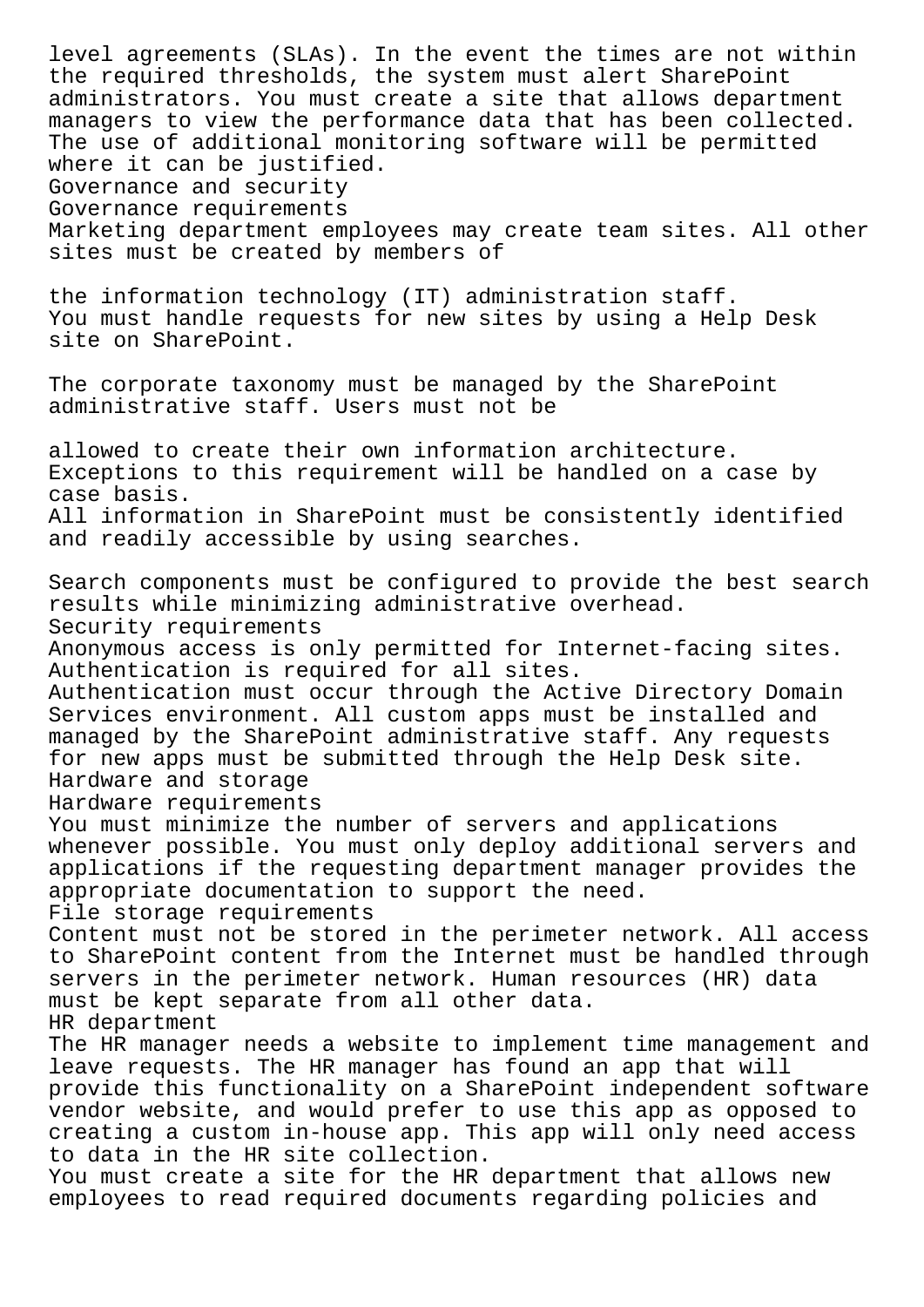procedures. The site must also provide all employees access to other HR documentation such as the employee handbook, employee leave procedures, and acceptable use guides. IT department You must implement a Help Desk website and associated workflows. To create the site, you must access data from a Microsoft Excel workbook into a SQL Server database by using an SQL Server Integration Services (SSIS) package. You must access data from other data sources. Employees must be able to fill out a help request on the site and then check the status of the request. IT department staff must be able to respond to the requests, update the status of requests, update the status of requests, and close requests. IT department managers must be able to track the status of the requests, and generate reports on the progress of requests. Marketing department Collaboration sites Marketing department employees must be able to create their own collaboration sites in SharePoint. The collaboration sites will be used for new product release discussions and marketing plans related to those new products. The URL for the collaboration sites must use the format: /products/productname. Custom terms The marketing department must be able to use custom terms when identifying marketing strategies. Other departments must not be able to use custom terms. This requirement has been approved by management. Public-facing sites You must create a site for the marketing department that provides information to potential customers about the current product line and any products in development. The marketing team must be able to access this site by using their mobile devices. Sales department The sales manager needs a site to display sales progress data. The site must include KPIs and metrics that are generated by using information from a database stored on a SQL Server. Sales department employees are often away from the office. They must be able to access SharePoint data from external locations and when they work remotely. Sales department employees need a site that customers can access to purchase products and check on the status of orders.

**NEW QUESTION: 4** Given the code fragment:

What is the result? A:

B: